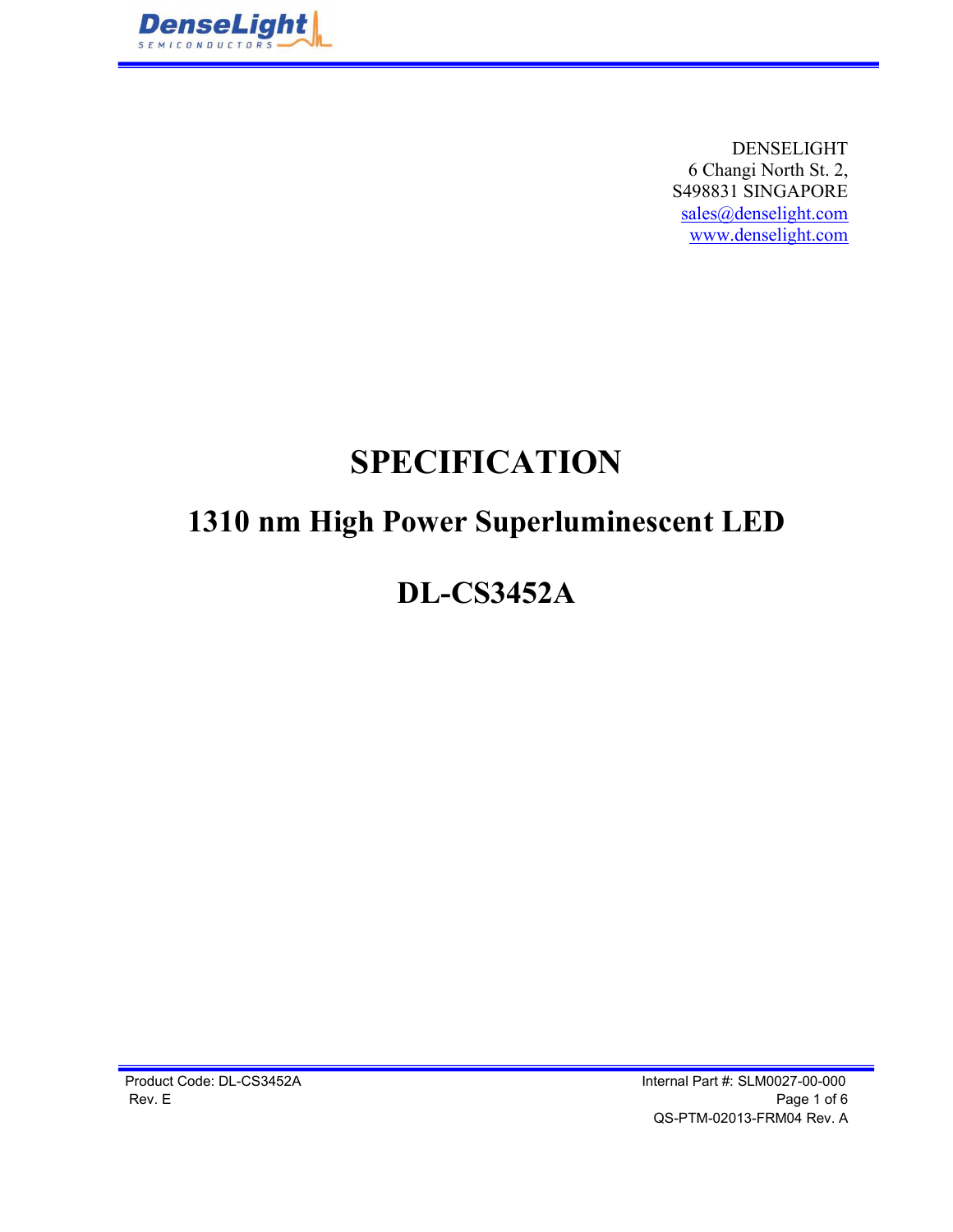

#### A. PRODUCT DESCRIPTION

The DenseLight DL-CS3452A series is a broadband SLED that operates in a true inherent superluminescent mode. This superluminescent property generates broader band at higher drive currents in contrast to other conventional SLEDs which are ASE-based, where high drive tends to give narrower band. Its low coherence reduces Rayleigh backscattering noise. Coupled with high power and large spectral width, it offsets photoreceiver noise and improves spatial resolution (in OCT) and measurand sensitivity (in sensors). The SLED is available in 14-pin BTF package. It is compliance with the requirements of Bellcore Document GR-468-CORE.

Enabled by spread spectra bandgap engineering technology, future generations of DenseLight SLEDs promise higher chip powers (up to 50mW possible), and broader spectral bands (beyond 120nm). Higher levels of integration may feature integrated SLEDs with phase modulators, optical couplers and photodetectors into a complete optical sensor chipset.

For responsive prototyping enquiries please email:  $sales@denselight.com$ 

#### B. FEATURES

- Ex-fiber output power of >40mW  $\bullet$
- 3dB bandwidth of 32nm
- Typical spectral modulation<0.5dB
- 14-pin BTF package
- Single mode fiber

#### C. APPLICATIONS

- Fiber Optic Gyroscope
- Optical Test Instrument
- Fiber Optic Sensors  $\bullet$
- Fiber Optic Communications
- Optical Coherence Tomography
- Biomedical Imaging Device
- Clinical Healing Equipment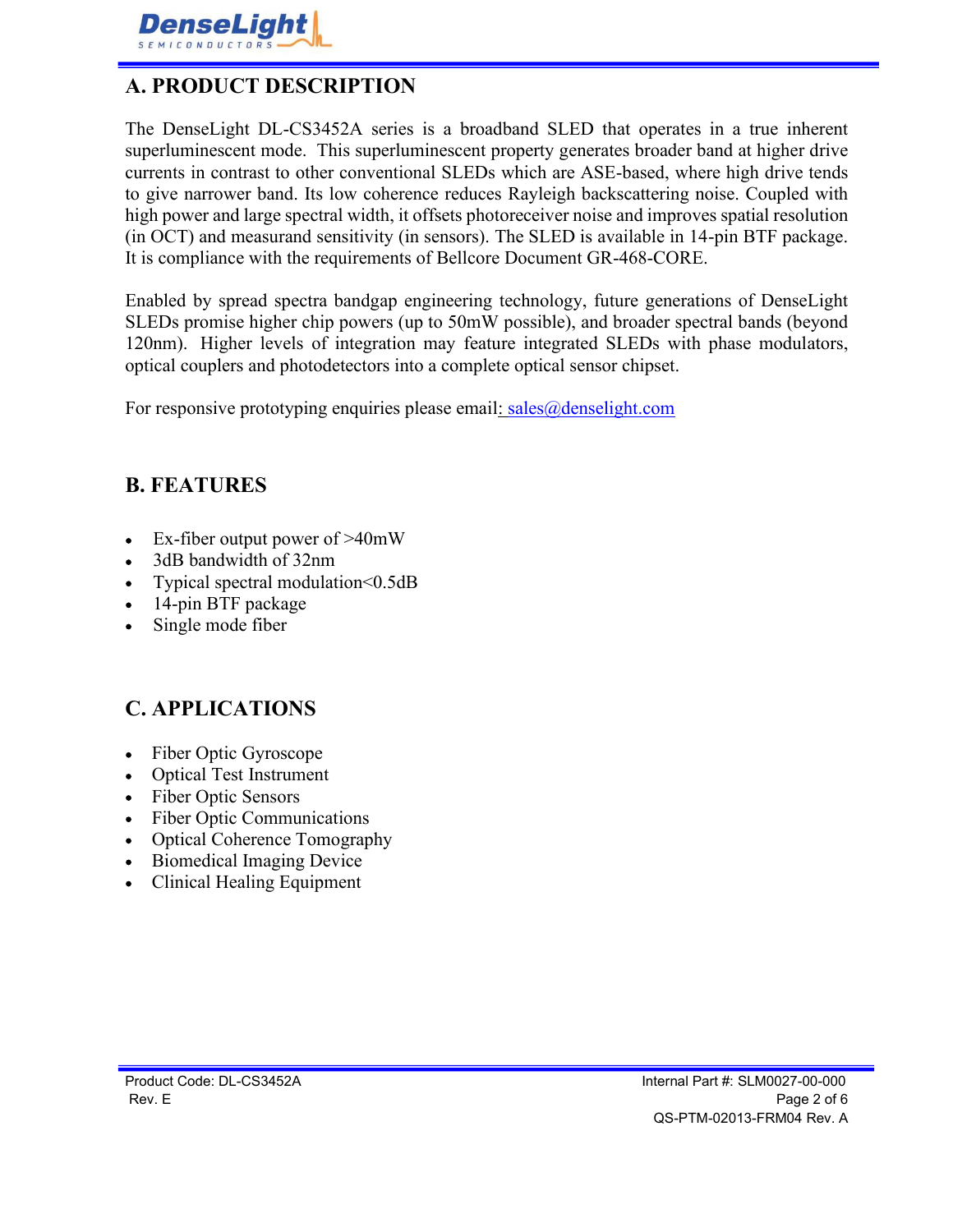

#### D. ABSOLUTE MAXIMUM RATINGS

| Parameter                       | <b>Symbol</b>            | <b>Condition</b>         | Min                      | <b>Max</b> | Unit            |
|---------------------------------|--------------------------|--------------------------|--------------------------|------------|-----------------|
| Reverse voltage                 | $V_{R}$                  | $\overline{\phantom{a}}$ | $\overline{\phantom{a}}$ | 2          | V               |
| Forward current                 | $I_{\rm F}$              | $\overline{\phantom{a}}$ |                          | 600        | mA              |
| Forward voltage                 | $V_{\rm F}$              | $I_{op}$                 |                          | 3          | $\rm V$         |
| Case temperature                | $T_c$                    | $\mathbf{I}_{\text{op}}$ | $-40$                    | 65         | $\rm ^{\circ}C$ |
| $SLED$ temperature <sup>1</sup> | T <sub>SLED</sub>        | $I_{op}$                 | $\mathbf{0}$             | 70         | $\rm ^{\circ}C$ |
| Thermoelectric cooler voltage   | $\rm V_{TEC}$            | $\overline{\phantom{a}}$ |                          | 3.56       | V               |
| Thermoelectric cooler current   | I <sub>TEC</sub>         | $\overline{\phantom{a}}$ |                          | 2.6        | A               |
| Storage temperature             | $T_{\text{stg}}$         | Unbiased                 | $-40$                    | 85         | $\rm ^{\circ}C$ |
| Storage humidity                | $\overline{\phantom{a}}$ | $\overline{\phantom{a}}$ | 5                        | 85         | %RH             |
| Electro static discharge (ESD)  | V <sub>ESD</sub>         | Human body<br>model      |                          | 500        | V               |
| Lead soldering temperature      | $S_{temp}$               | $\overline{\phantom{a}}$ |                          | 260        | $\rm ^{\circ}C$ |
| Lead soldering time             | Stime                    | $\overline{\phantom{a}}$ |                          | 10         | sec             |

### E. SPECIFICATIONS (T<sub>SLED</sub> = 25 °C)

| <b>Parameter</b>              | <b>Symbol</b>            | Condition                | Min                      | <b>Typ</b>               | <b>Max</b>               | Unit         |
|-------------------------------|--------------------------|--------------------------|--------------------------|--------------------------|--------------------------|--------------|
| Operating current             | $\mathbf{L}_{\text{op}}$ | $\overline{\phantom{a}}$ | $\overline{\phantom{0}}$ | $\overline{\phantom{0}}$ | 550                      | mA           |
| Forward voltage               | $V_{\rm F}$              | $\mathbf{I}_{op}$        | $\overline{\phantom{a}}$ | -                        | 2.5                      | V            |
| Power in SMF                  | $P_{o}$                  | $\mathbf{I}_{op}$        | 40                       | 45                       | $\blacksquare$           | mW           |
| Central wavelength            | $\lambda$                | $\mathbf{I}_{\text{op}}$ | 1290                     | 1310                     | 1330                     | nm           |
| Bandwidth                     | $B_{FWHM}$               | $\mathbf{I}_{op}$        | 25                       | $\overline{\phantom{0}}$ | $\overline{\phantom{a}}$ | nm           |
| Spectrum modulation           | R                        | $P_{o}$                  | $\overline{\phantom{a}}$ | -                        | 0.5                      | dB           |
| Thermistor resistance         | $R_{therm}$              | $T = 25 °C$              | 9.5                      | 10                       | 10.5                     | $k\Omega$    |
| Thermoelectric cooler voltage | V <sub>TEC</sub>         | $\mathbf{L}_{op}$        | $\overline{\phantom{a}}$ | -                        | 2.9                      | $\mathbf{V}$ |
| Thermoelectric cooler current | $I_{TEC}$                | $\mathbf{I}_{op}$        | -                        |                          | 1.6                      | A            |

1 TSLED is monitored by internal thermistor with external pin out.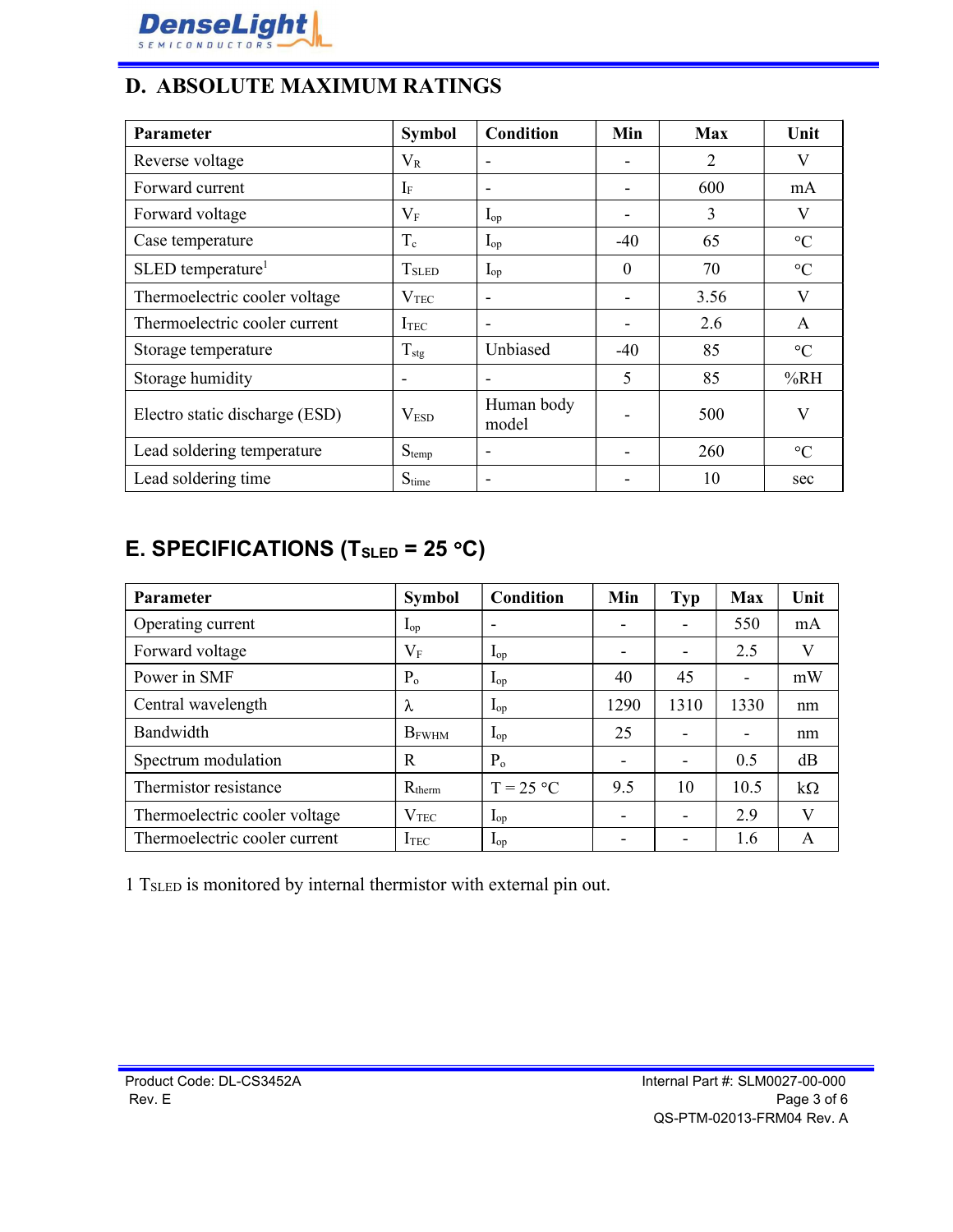

### F. PACKAGE

#### BTF package

| Part                 | <b>Description</b> |  |
|----------------------|--------------------|--|
| Package type         | <b>BTF</b>         |  |
| Fiber:               | <b>SMF-28</b>      |  |
| <b>MFD</b>           | $9 \mu m$          |  |
| Cladding diameter    | $125 \mu m$        |  |
| Coating diameter     | $245 \mu m$        |  |
| Jacket               | 900µm loose tube   |  |
| Fiber pigtail length | lm                 |  |
| Fiber bending radius | $>40$ mm           |  |
| Connector            | FC/APC             |  |
| Dimensions           | See figure         |  |



Product Code: DL-CS3452A Internal Part #: SLM0027-00-000

Rev. E Page 4 of 6 QS-PTM-02013-FRM04 Rev. A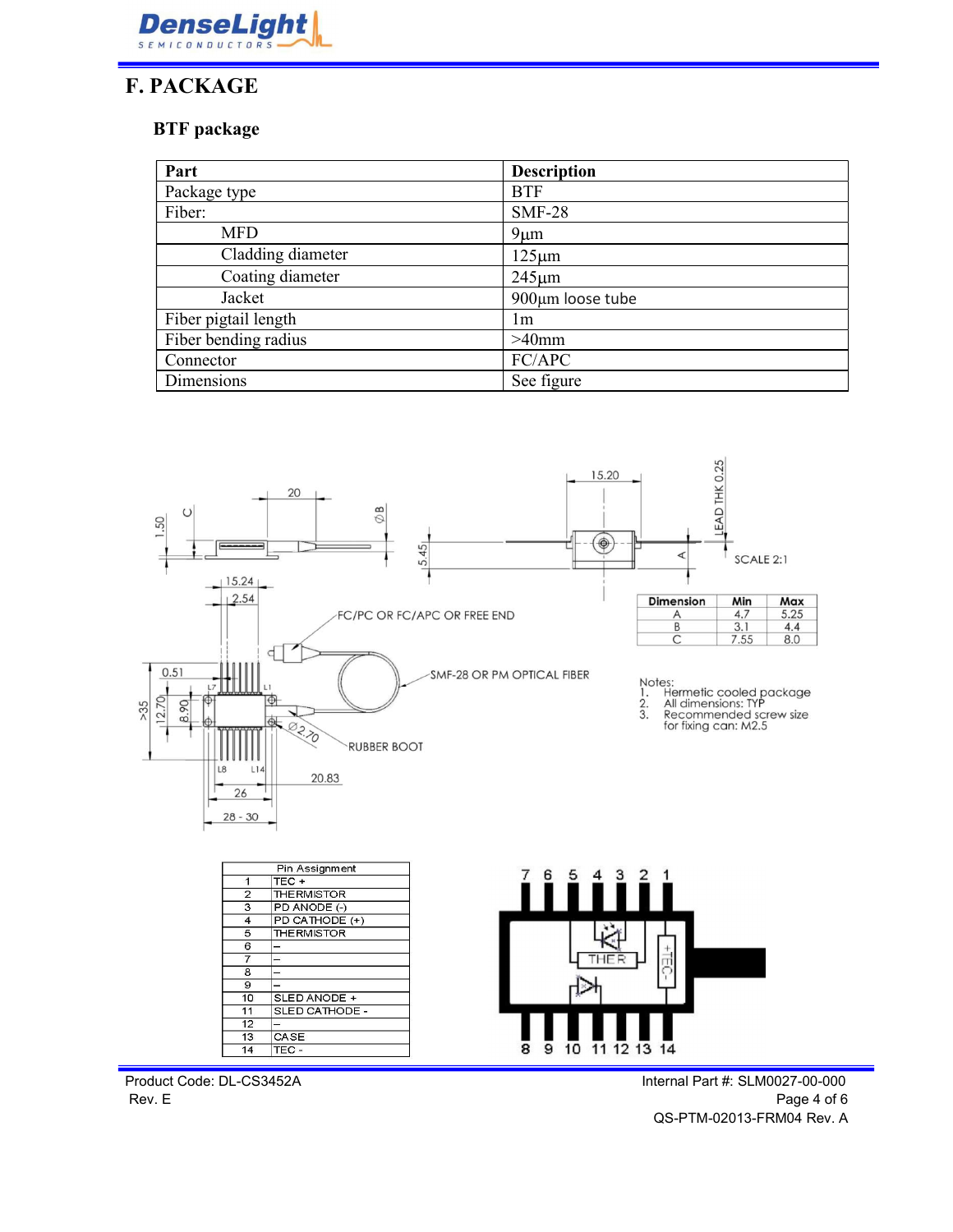

### G. TYPICAL PERFORMANCE CHARACTERISTICS

Operating condition:  $T_{SLED} = 25 °C$ 



P-I Curve







I-V Curve



**Spectrum Modulation**